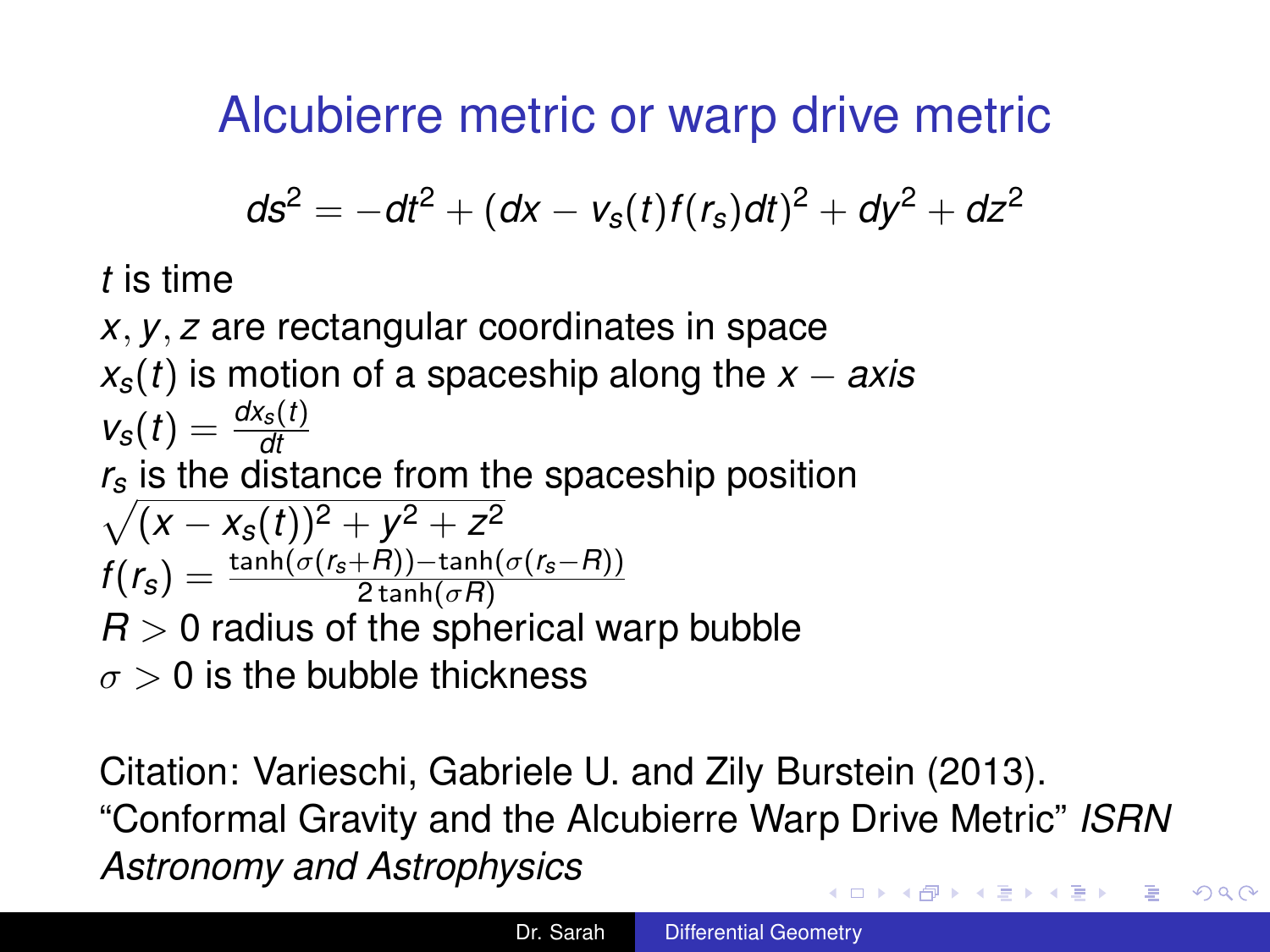## anti-de Sitter metric

$$
ds^{2} = \cosh^{2} r dt^{2} - a^{2} (dr^{2} + \sinh^{2} r \sigma)
$$
  
*t* time  
*r* radial  

$$
a = \sqrt{\frac{3}{\lambda}}
$$
 where  $\lambda$  is a cosmological constant  

$$
\sigma = d\theta^{2} + \sin^{2} \theta d\phi^{2}
$$
 is the standard metric on the 2-sphere  $S^{2}$ , with  $\theta$ ,  $\phi$  angular.

Citation: Juan Antonio Valiente Kroon (2016). *Conformal Methods in General Relativity*, Cambridge University Press

 $\langle \oplus \rangle$  >  $\langle \oplus \rangle$  >  $\langle \oplus \rangle$ 

4 0 8

重  $2Q$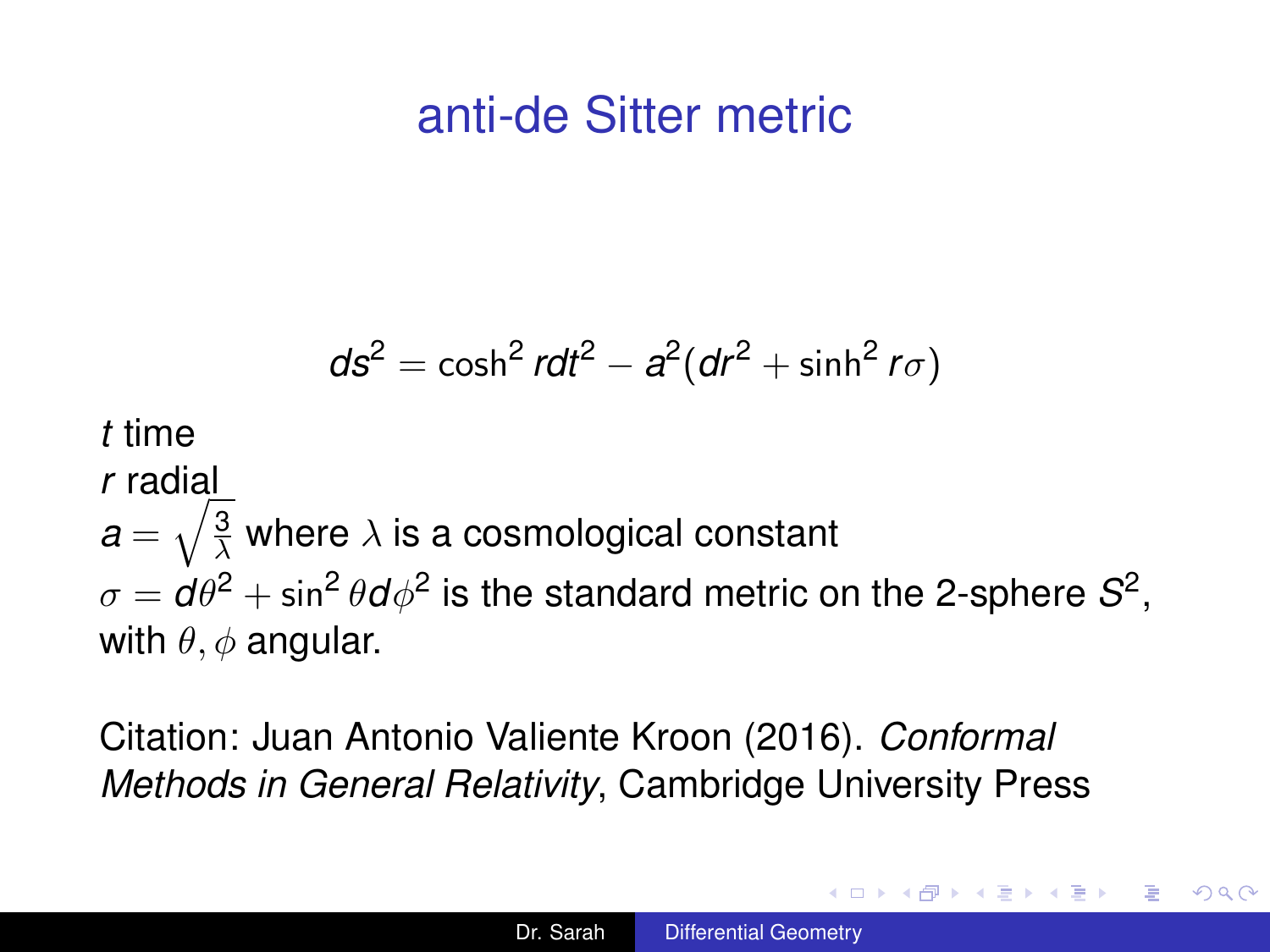### <span id="page-2-0"></span>de Sitter metric for special relativity

$$
ds^2 = dt^2 + a^2 \cosh^2(\frac{t}{a}) \bar{h}
$$

*t* time  $\bm{a}=\sqrt{\frac{3}{\lambda}}$  where  $\lambda$  is a cosmological constant  $\bar{h}$  is a metric of the 3-sphere  $S^3$ 

Citation: Juan Antonio Valiente Kroon (2016). *Conformal Methods in General Relativity*, Cambridge University Press

 $\Omega$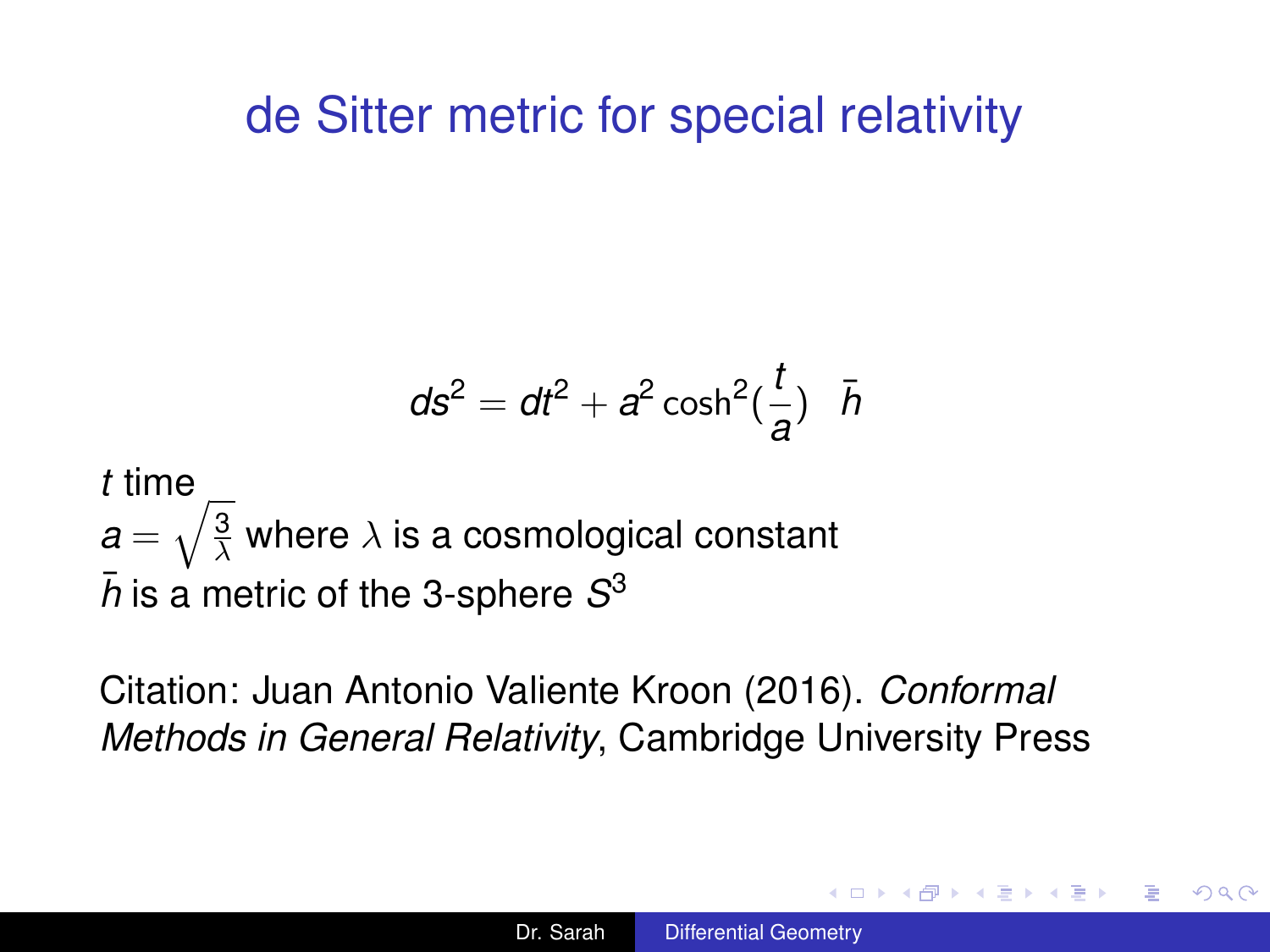# <span id="page-3-0"></span>Eddington-Finkelstein coordinates

From the Schwarzschild metric, change the time coordinate *t* to *u* and *v*, which are defined by

$$
u = t - r - 2m \log |r - 2m|
$$
  

$$
v = t + r + 2m \log |r - 2m|
$$
  
*m* is a mass parameter  
*r* is radial

$$
ds^2 = \frac{1}{2}(1-\frac{2m}{r})(dudv + dvdu) - r^2\sigma
$$

 $\sigma = d\theta^2 + \sin^2\theta d\phi^2$  is the standard metric on the 2-sphere  $\mathcal{S}^2,$ with  $\theta$ ,  $\phi$  angular.

Citation: Juan Antonio Valiente Kroon (2016). *Conformal Methods in General Relativity*, Cambridge [Un](#page-2-0)[iv](#page-4-0)[e](#page-2-0)[rs](#page-3-0)[it](#page-4-0)[y](#page-0-0) [Pr](#page-17-0)[es](#page-0-0)[s](#page-17-0)

 $\Omega$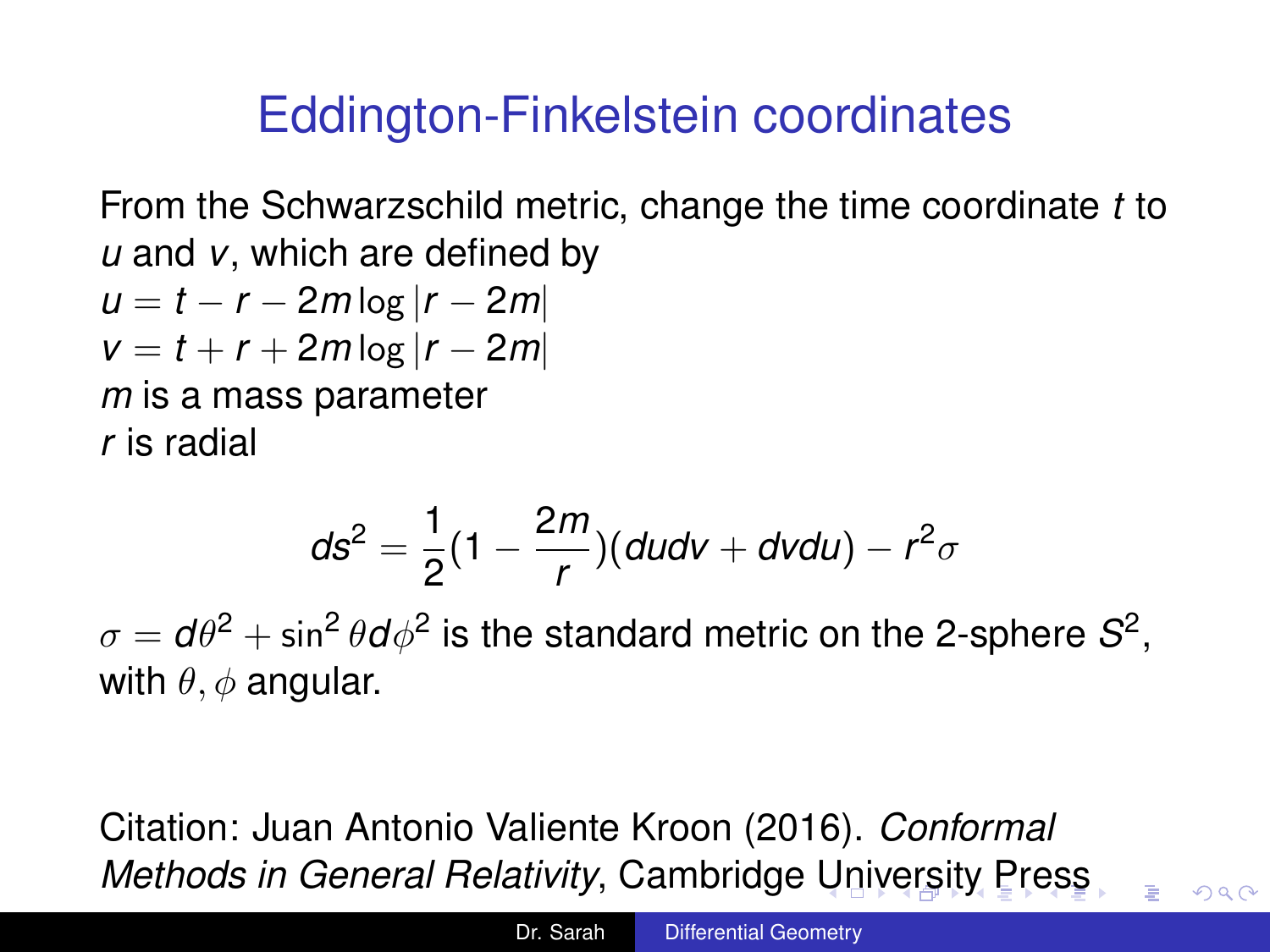#### <span id="page-4-0"></span>Friedmann-Lemaıtre-Robertson-Walker (FLRW) metric

$$
ds^2 = -dt^2 + a^2(t)d\Omega_3^2
$$

 $d\Omega_3^2 = d\chi^2 + f_\mathcal{K}^2(\chi) (d\theta^2 + \sin^2\theta d\theta^2)$  is the metric of a 3-sphere, a 3-plane, or a 3-hyperboloid  $f_K = \{ \sin, I, \sinh \}$  corresponding to  $K = \{-1, 0, 1\}$ *t* is cosmic time

*a*(*t*) has the dimension of a length and is a scale factor.

Citation: Deruelle, Nathalie and Jean-Philippe Uzan (2018). *Relativity in Modern Physics*, Oxford Graduate Texts

イロト イ押 トイヨ トイヨ トー

B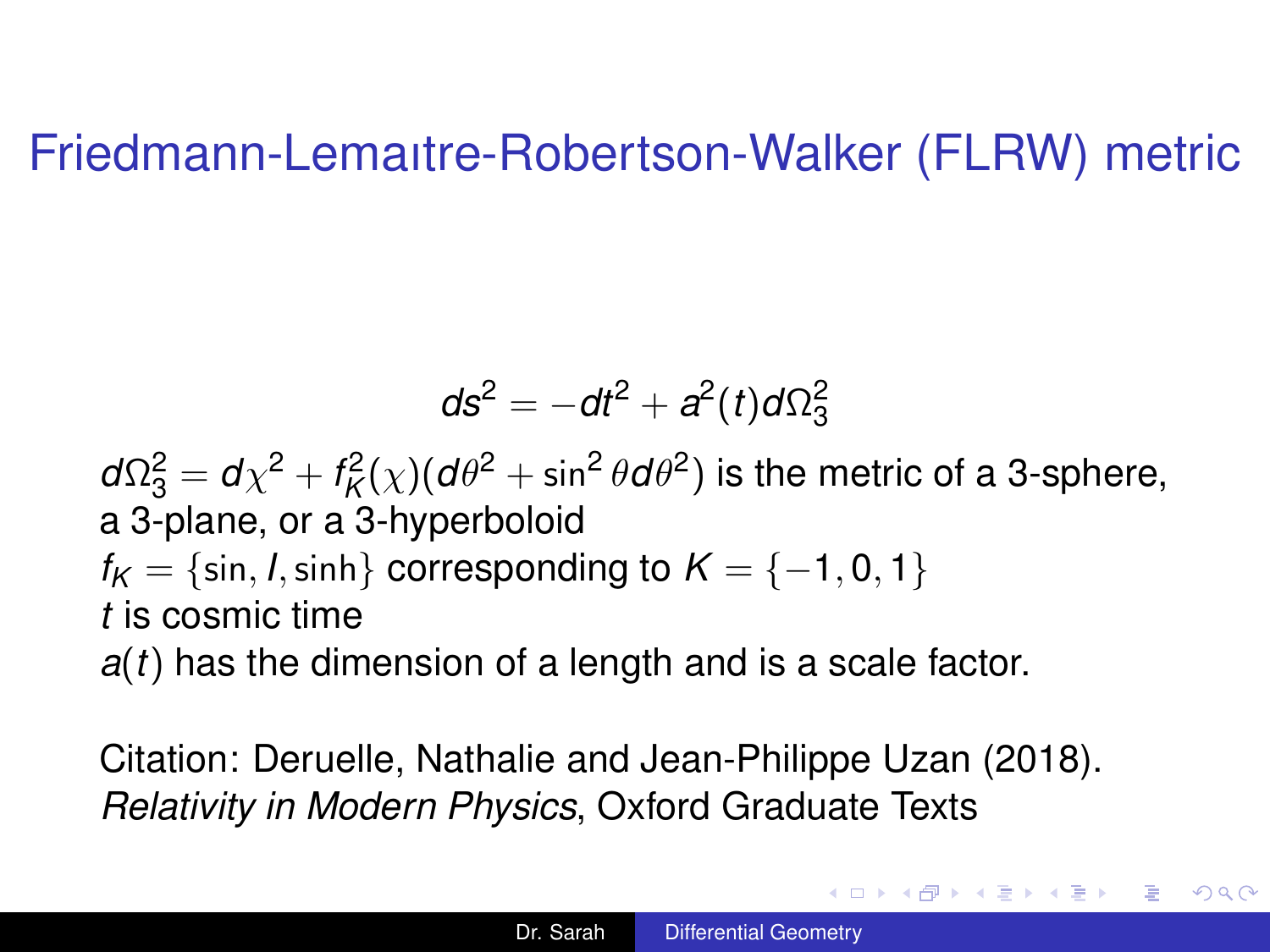## Gödel metric

<span id="page-5-0"></span>
$$
ds^{2} = a^{2}(dx_{0}^{2} - dx_{1}^{2} + dx_{2}^{2}\frac{1}{2}e^{2x_{1}} - dx_{3}^{2} + 2e^{x_{1}}dx_{0}dx_{2})
$$

*a* > 0 is a constant

Citation: Patrick Marquet (2021). "The Exact Gödel Metric" *Progress in Physics*

K ロ > K @ > K 할 > K 할 > → 할 → ⊙ Q @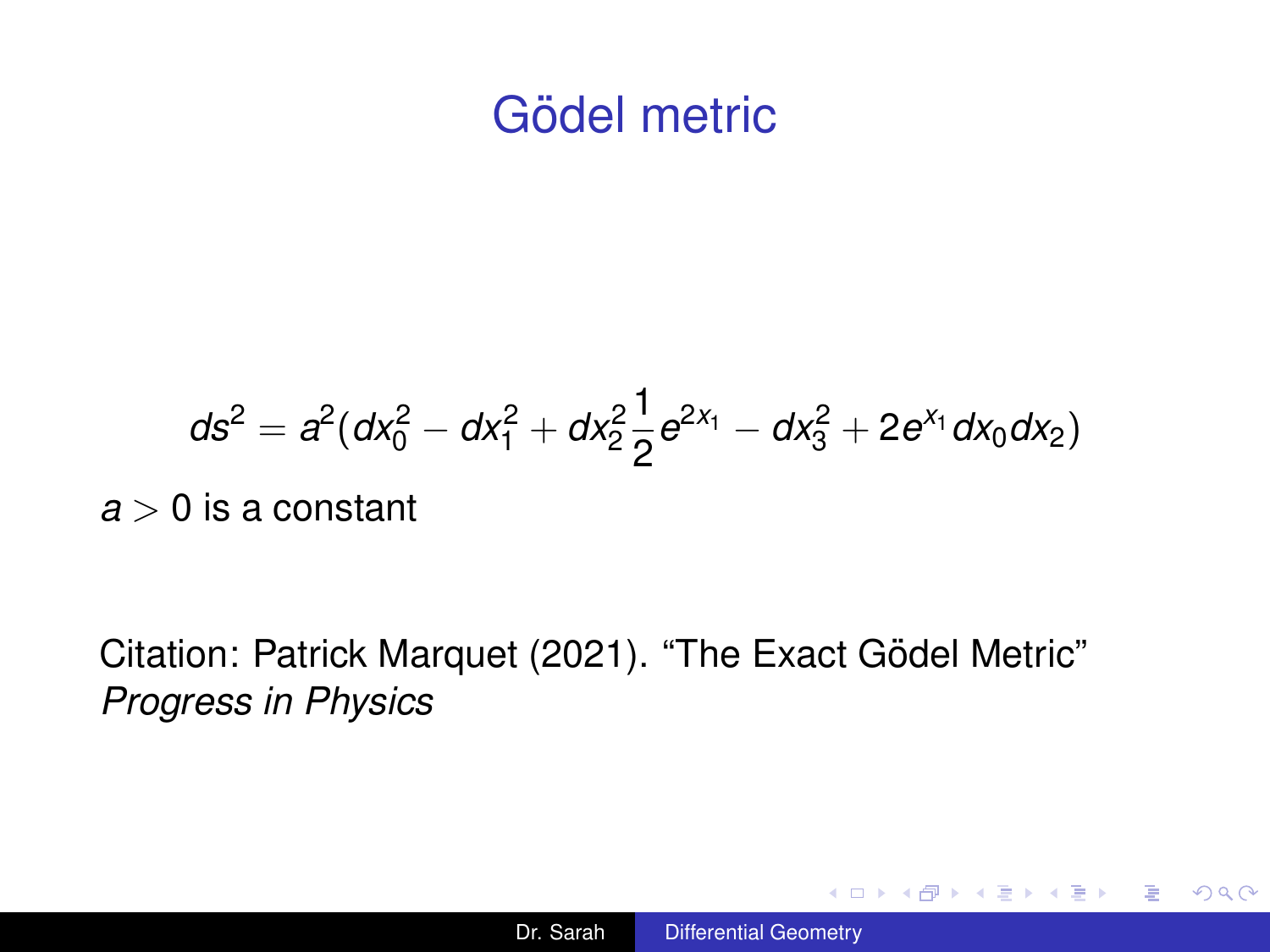### <span id="page-6-0"></span>Gullstrand-Painlevé or Painlevé-Gullstrand coordinates

$$
ds^{2} = -(1 - \frac{2m}{r})d\tau^{2} + 2\sqrt{\frac{2m}{r}}dr d\tau + d\overrightarrow{x}^{2}
$$
  
where  $t \to \tau(t, r)$  via  

$$
\tau = t + \int dr \frac{\sqrt{\frac{2m}{r}}}{1 - \frac{2m}{r}} = t + 2m(2\sqrt{\frac{r}{2m}} + \ln(\frac{|\sqrt{\frac{r}{2m}} - 1|}{\sqrt{\frac{r}{2m}} + 1}))
$$
  
*t* time  
*m* mass  
*r* radial  
 $\overrightarrow{x}$  spherical

Citation: Deruelle, Nathalie and Jean-Philippe Uzan (2018). *Relativity in Modern Physics*, Oxford Grad[ua](#page-5-0)t[e](#page-7-0) [T](#page-5-0)[ex](#page-6-0)[t](#page-7-0)[s](#page-0-0)

 $QQ$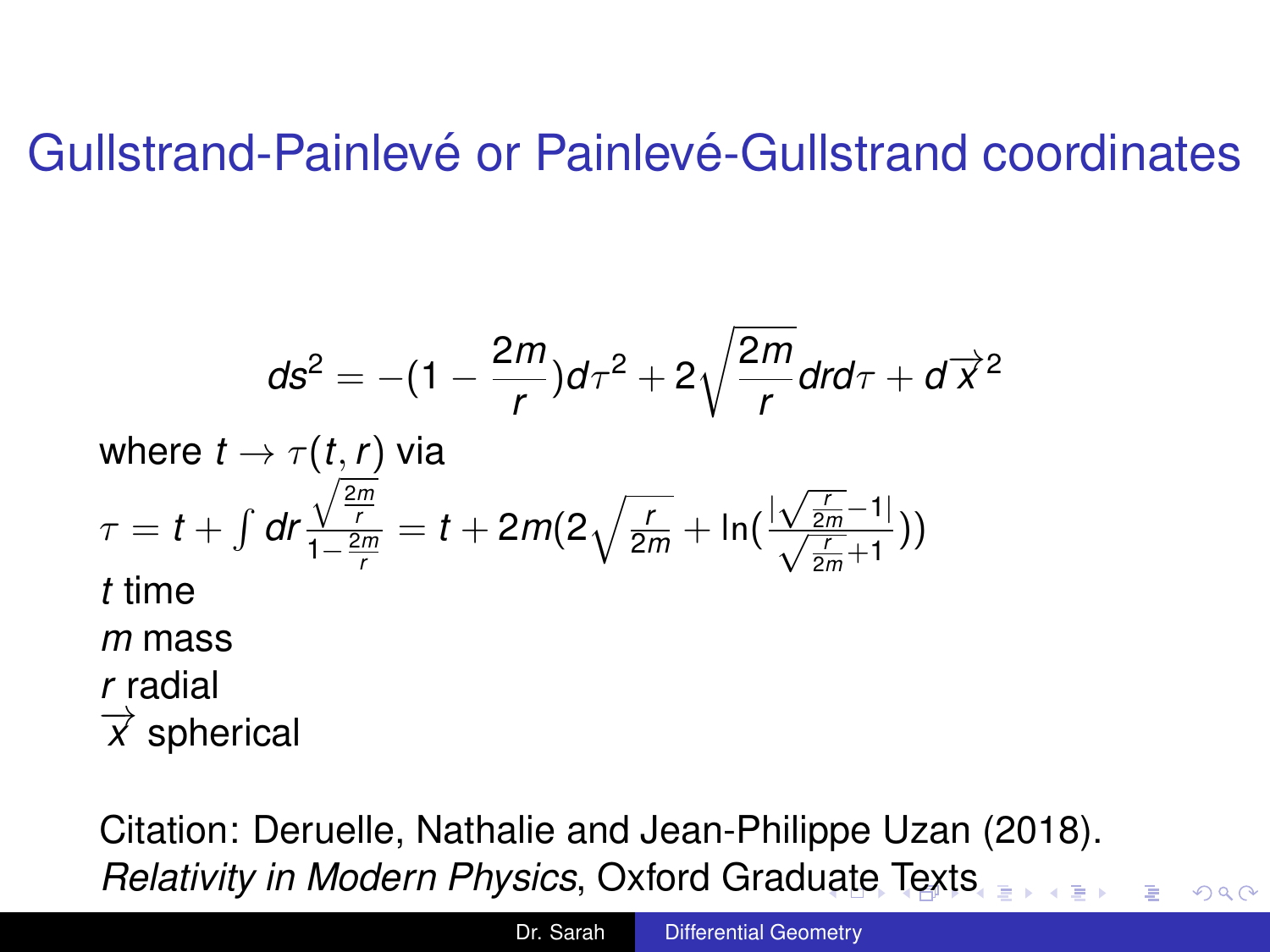## Kerr metric

<span id="page-7-0"></span>
$$
ds^{2} = -(1 - \frac{2mr}{\rho^{2}})dT^{2} + \frac{\rho^{2}}{r^{2} + a^{2}}(1 + \frac{2mr}{r^{2} + a^{2}})dr^{2} + \rho^{2}d\theta^{2} + (r^{2} + a^{2} + \frac{2mr^{2}\sin^{2}\theta}{\rho^{2}})\sin^{2}\theta d\phi^{2} + 4mr(\frac{1}{r^{2} + a^{2}}dTdr - \frac{a\sin^{2}\theta}{\rho^{2}}dTd\phi - \frac{a\sin^{2}\theta}{r^{2} + a^{2}}drd\phi)
$$

#### *T* time *r* radial  $\theta$ ,  $\phi$  angular *m* mass *a* angular momentum per unit mass  $\rho^2=r^2+a^2\cos^2\theta$

Citation: Deruelle, Nathalie and Jean-Philippe Uzan (2018). *Relativity in Modern Physics*, Oxford Graduate Texts

イロト イ団ト イヨト イヨト

÷.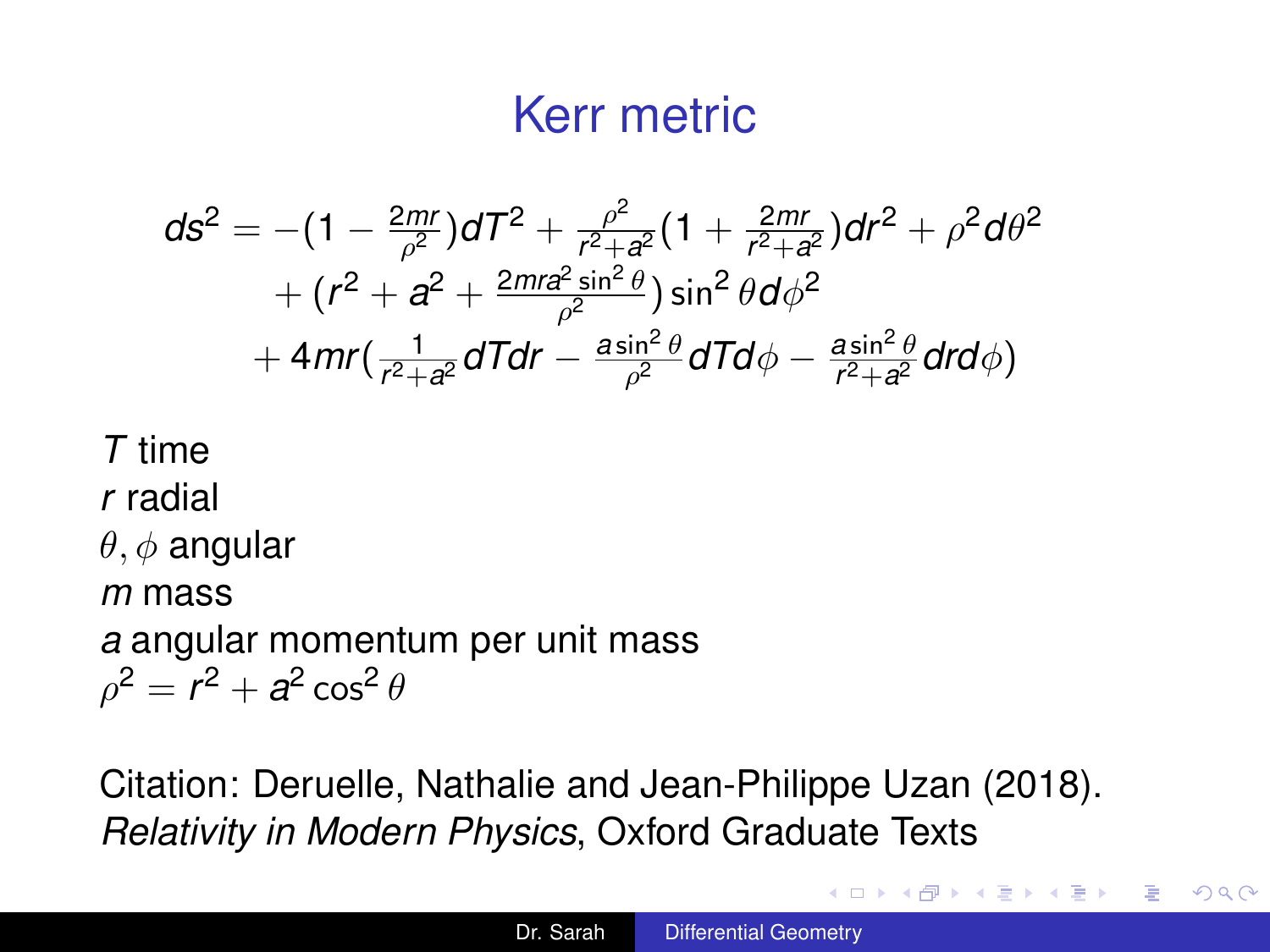### <span id="page-8-0"></span>Kerr-Newman rotating charged black hole metric

$$
ds^2=-\frac{\Delta}{\rho^2}(dt-a\sin^2\theta d\phi)^2+\frac{\sin^2\theta}{\rho^2}((r^2+a^2)d\phi-a dt)^2+\frac{\rho^2}{\Delta}dr^2+\rho^2 d\theta^2
$$

*t* time  
\n*r* radial  
\n
$$
\theta
$$
,  $\phi$  angular  
\n*m* mass  
\n*a* angular momentum per unit mass  
\n $\Delta = r^2 - 2mr + a^2 + q^2$ , with *q* electric charge  
\n $\rho^2 = r^2 + a^2 \cos^2 \theta$ 

Citation: Deruelle, Nathalie and Jean-Philippe Uzan (2018). *Relativity in Modern Physics*, Oxford Grad[ua](#page-7-0)t[e](#page-9-0) [T](#page-7-0)[ex](#page-8-0)[t](#page-9-0)[s](#page-0-0) 重き

B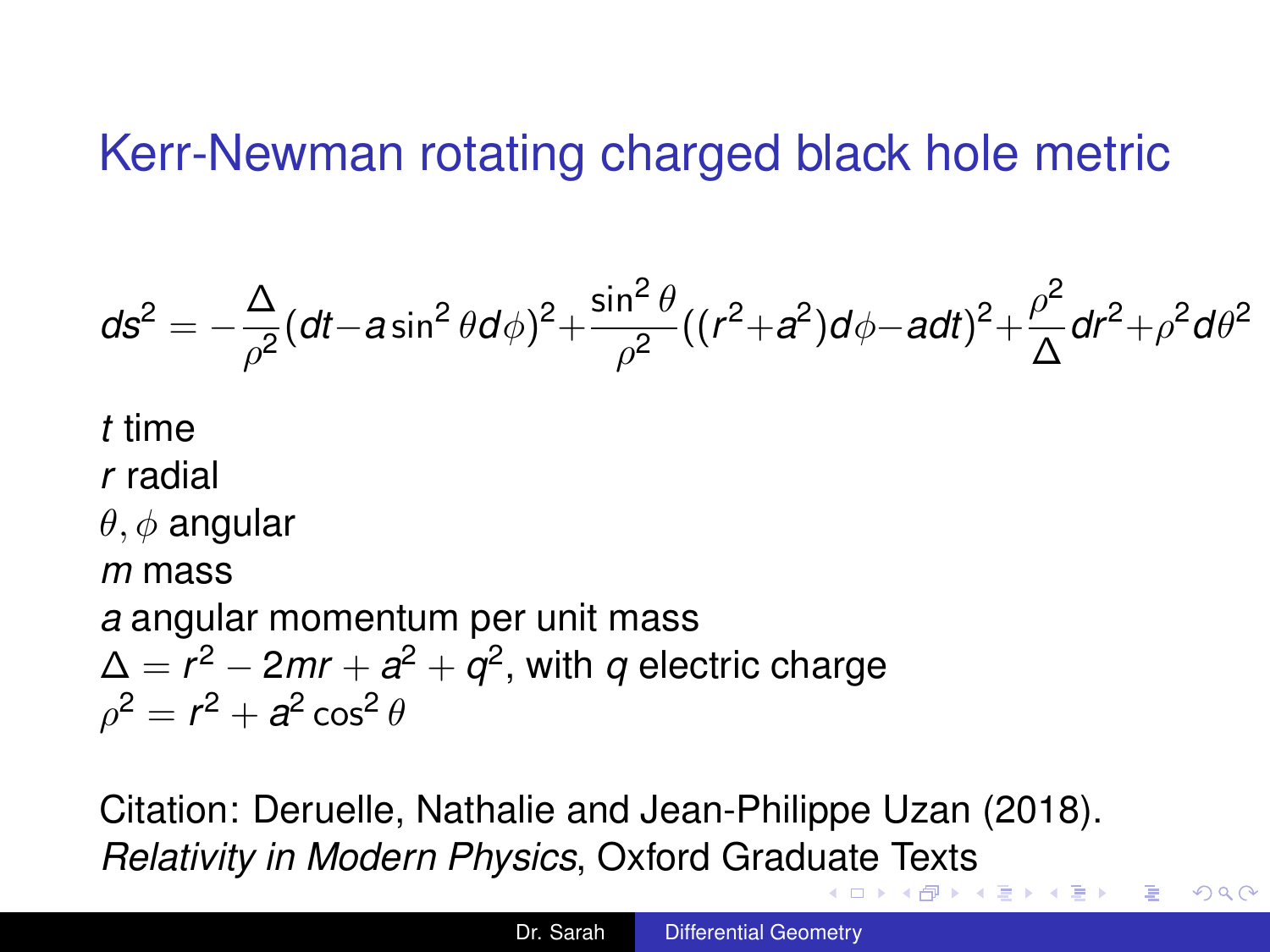### <span id="page-9-0"></span>Kruskal-Szekeres coordinates

$$
ds^{2} = r^{2}(d\theta^{2} + \sin^{2}\theta d\phi^{2}) - 32m^{3}r^{-1}e^{-\frac{r}{2m}}dudv
$$
  
r radial  
 $\theta, \phi$  angular  
t time  
m mass  
 $u = -\sqrt{\frac{r}{2m} - 1}e^{\frac{r}{4m}}e^{-\frac{t}{2m}}$   
 $v = -\sqrt{\frac{r}{2m} - 1}e^{\frac{r}{4m}}e^{\frac{t}{2m}}$ 

Citation: Hans Stephani et al. (2003). *Exact Solutions of Einstein's Field Equations*. Cambridge University Press

÷.

 $2Q$ 

→ 重 ト 4 重 トー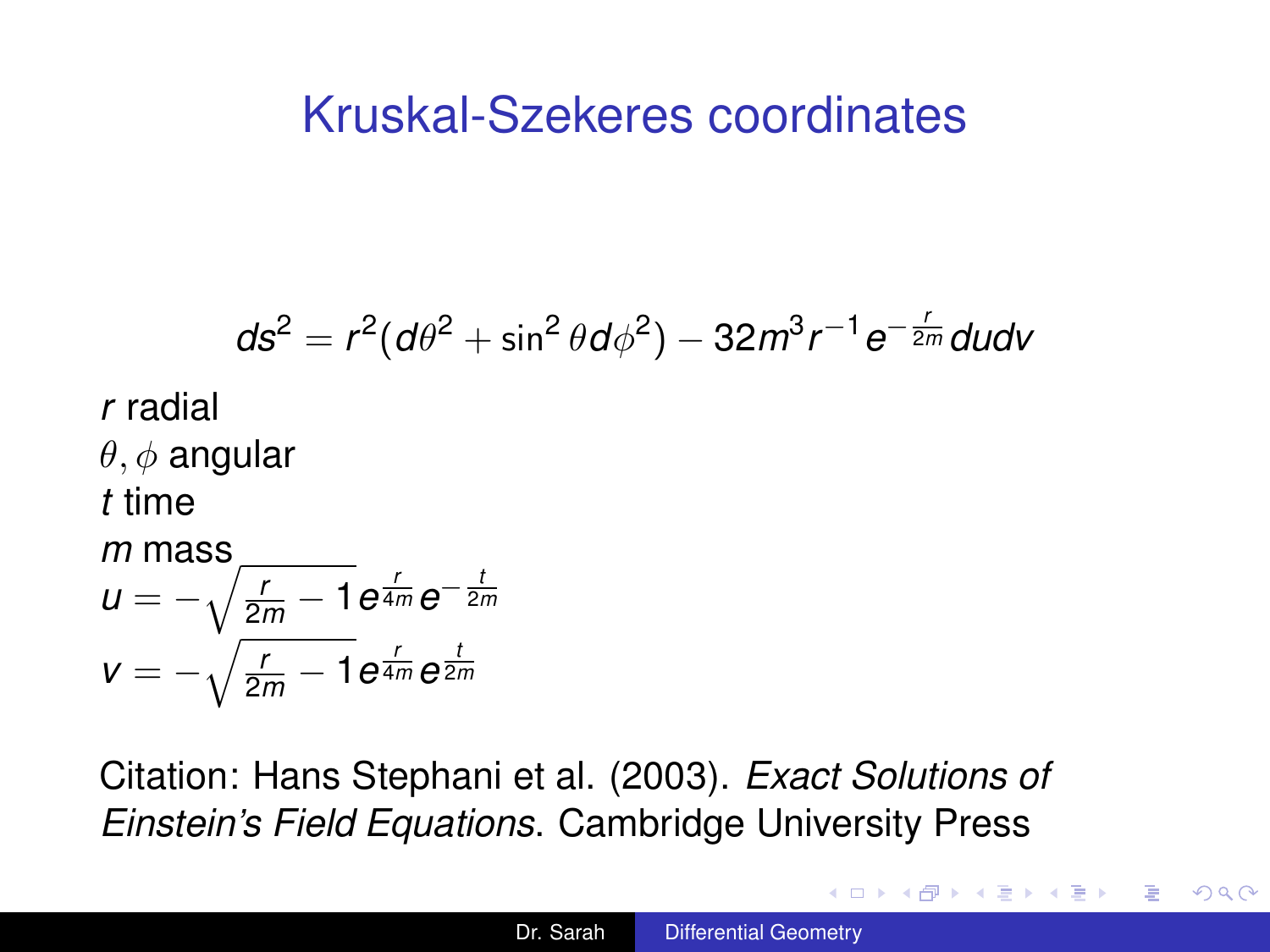## Lemaître coordinates

<span id="page-10-0"></span>
$$
ds^{2} = -d\tau^{2} + \frac{1}{\frac{r}{2m}}d\rho^{2} + r^{2}(d\theta^{2} + \sin^{2}\theta d\phi^{2})
$$

$$
\tau = t + \int dr \frac{\sqrt{\frac{2m}{r}}}{1 - \frac{2m}{r}} = t + 2m(2\sqrt{\frac{r}{2m}} + \ln(\frac{|\sqrt{\frac{r}{2m}} - 1|}{\sqrt{\frac{r}{2m}} + 1}))
$$
\n
$$
\rho = t + \int dr \frac{1}{\sqrt{\frac{2m}{r}}(1 - \frac{2m}{r})} = t + 2m(\sqrt{\frac{r}{2m}}(2 + \frac{r}{3m}) + \ln(\frac{|\sqrt{\frac{r}{2m}} - 1|}{\sqrt{\frac{r}{2m}} + 1}))
$$
\nt time\n*r* radial

*m* mass

 $\theta$ ,  $\phi$  angular

$$
r(\rho,\tau)=2m(\tfrac{3}{4m}(\rho-\tau)^{\frac{2}{3}})
$$

Citation: Deruelle, Nathalie and Jean-Philippe Uzan (2018). *Relativity in Modern Physics*, Oxford Grad[ua](#page-9-0)t[e](#page-11-0) [T](#page-9-0)[ex](#page-10-0)[t](#page-11-0)[s](#page-0-0)

 $\sim$ 

重。  $2Q$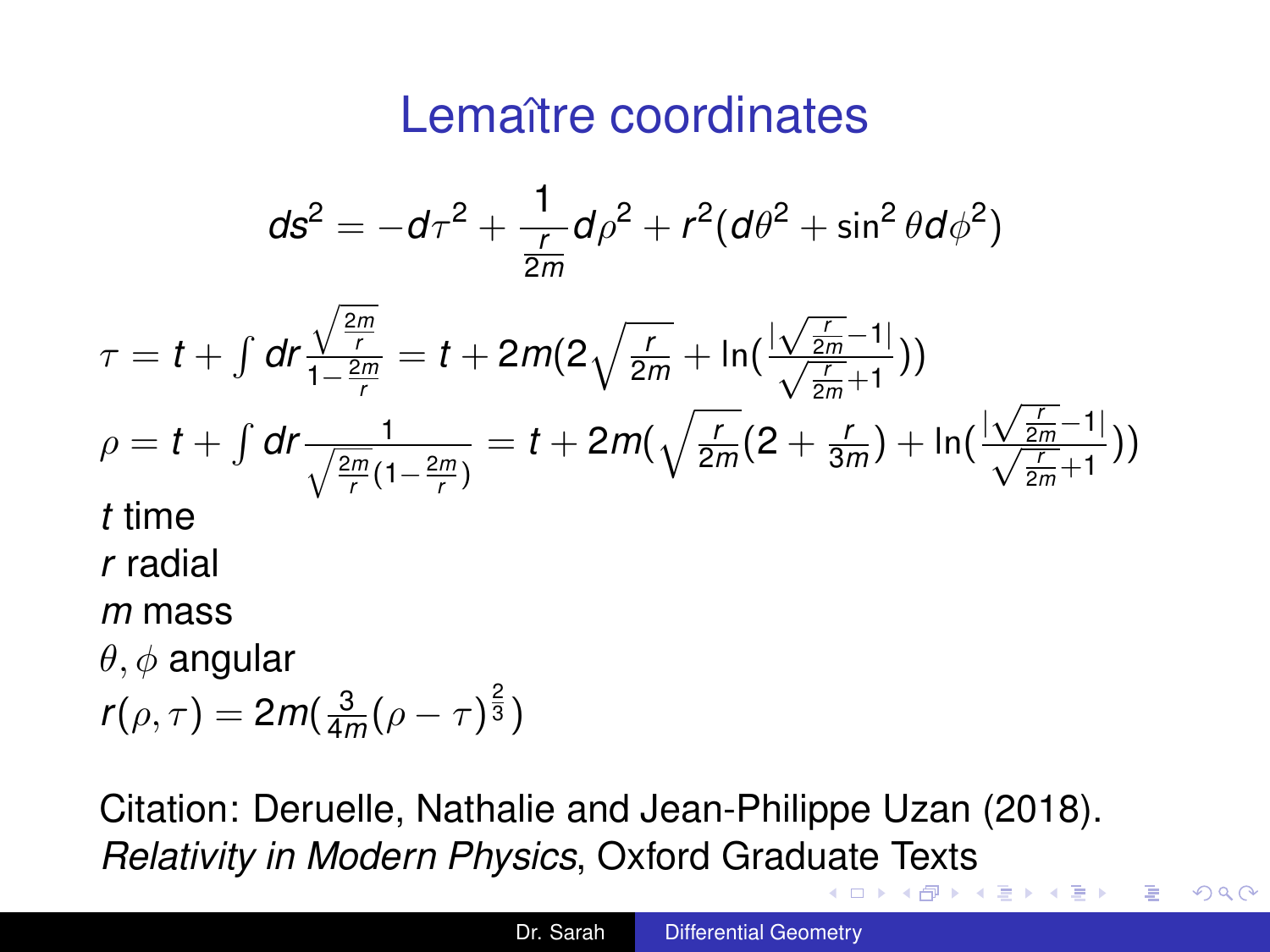#### <span id="page-11-0"></span>Minkowski metric/space

$$
ds^2 = dt^2 - dx^2 - dy^2 - dz^2
$$

*t* is time

*x*, *y*, *z* are rectangular coordinates in space

イロト イ団ト イヨト イヨト

 $\equiv$  990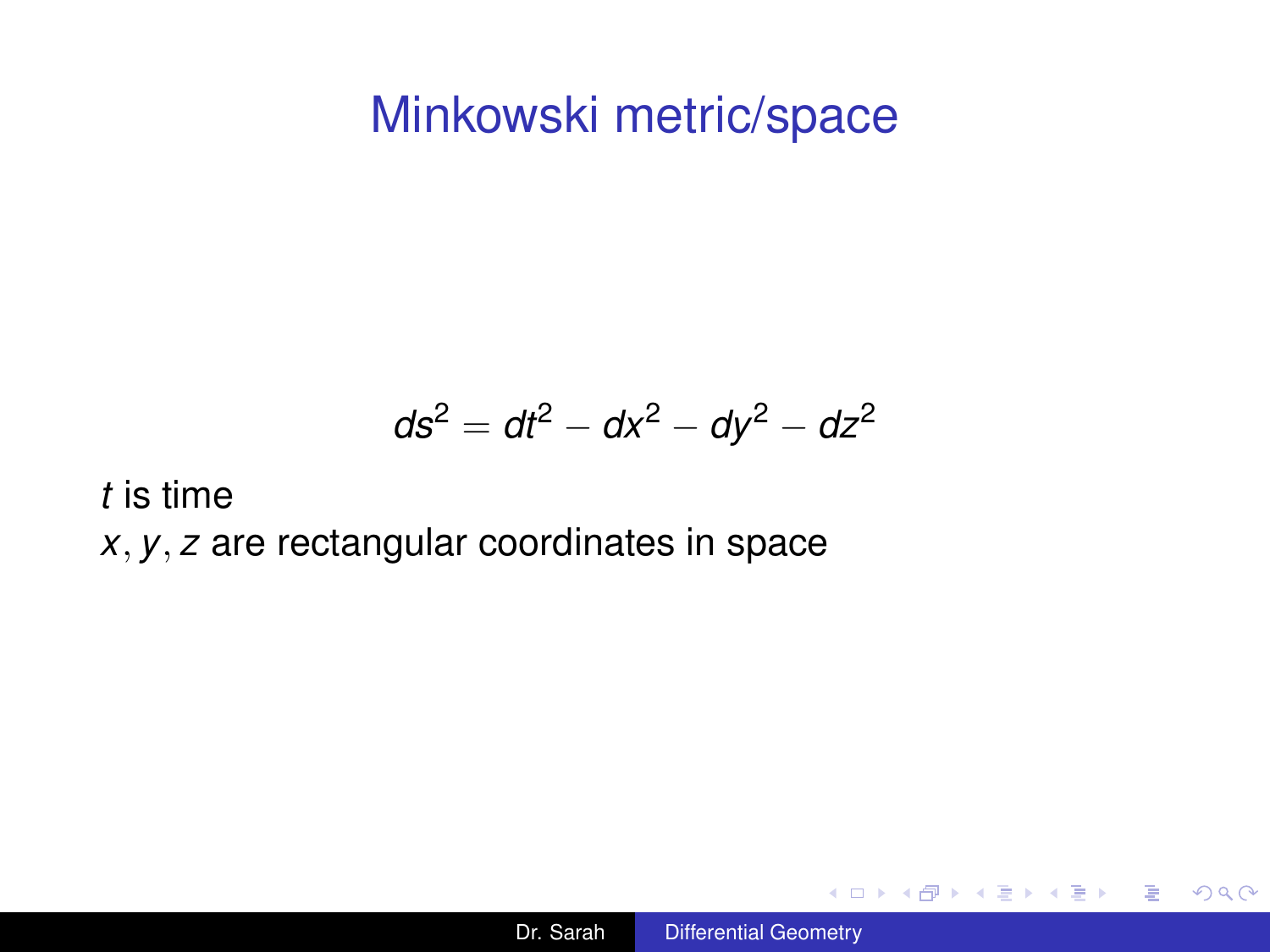## Reissner-Nordström metric

$$
ds^{2} = -(1 - \frac{2m}{r} + \frac{q^{2}}{r^{2}})dt^{2} + \frac{dr^{2}}{1 - \frac{2m}{r} + \frac{q^{2}}{r^{2}}} + r^{2}d\Omega_{2}^{2}
$$

#### *t* time

 $\theta, \phi$  angular *r* radial  $d\Omega_2^2 = d\theta^2 + \sin^2\theta d\phi^2$  $m = GM$  mass of the black hole  $q=\sqrt{GM}$  electric charge of the black hole

Citation: Deruelle, Nathalie and Jean-Philippe Uzan (2018). *Relativity in Modern Physics*, Oxford Graduate Texts

← 伊 \* + ヨ \* + ヨ \*

B

 $QQ$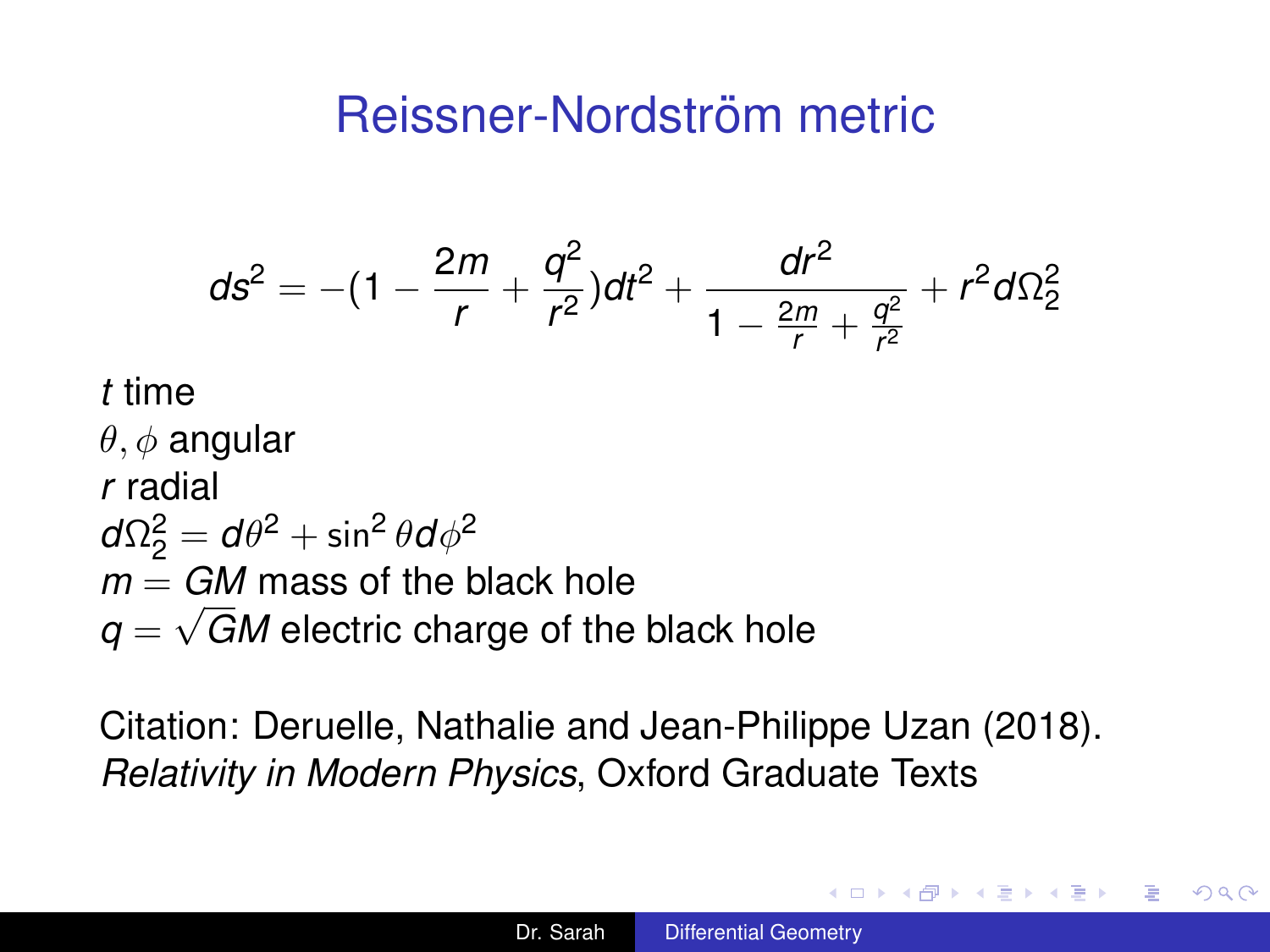### Rindler coordinates

$$
ds^2=-\tilde{z}^2d\tilde{t}^2+dx^2+dy^2+d\tilde{z}^2
$$

*t* time *x*, *y*, *z* rectangular √  $\tilde{z} = \sqrt{z^2 - t^2}$  $\tilde{t} = \textit{arctanh}\frac{t}{z}$ 

Citation: Griffiths, Jerry and Jiřý Podolský (2010). *Exact Space-Times in Einstein's General Relativity*, Cambridge University Press

イロト イ押 トイヨ トイヨ トー

÷.  $QQ$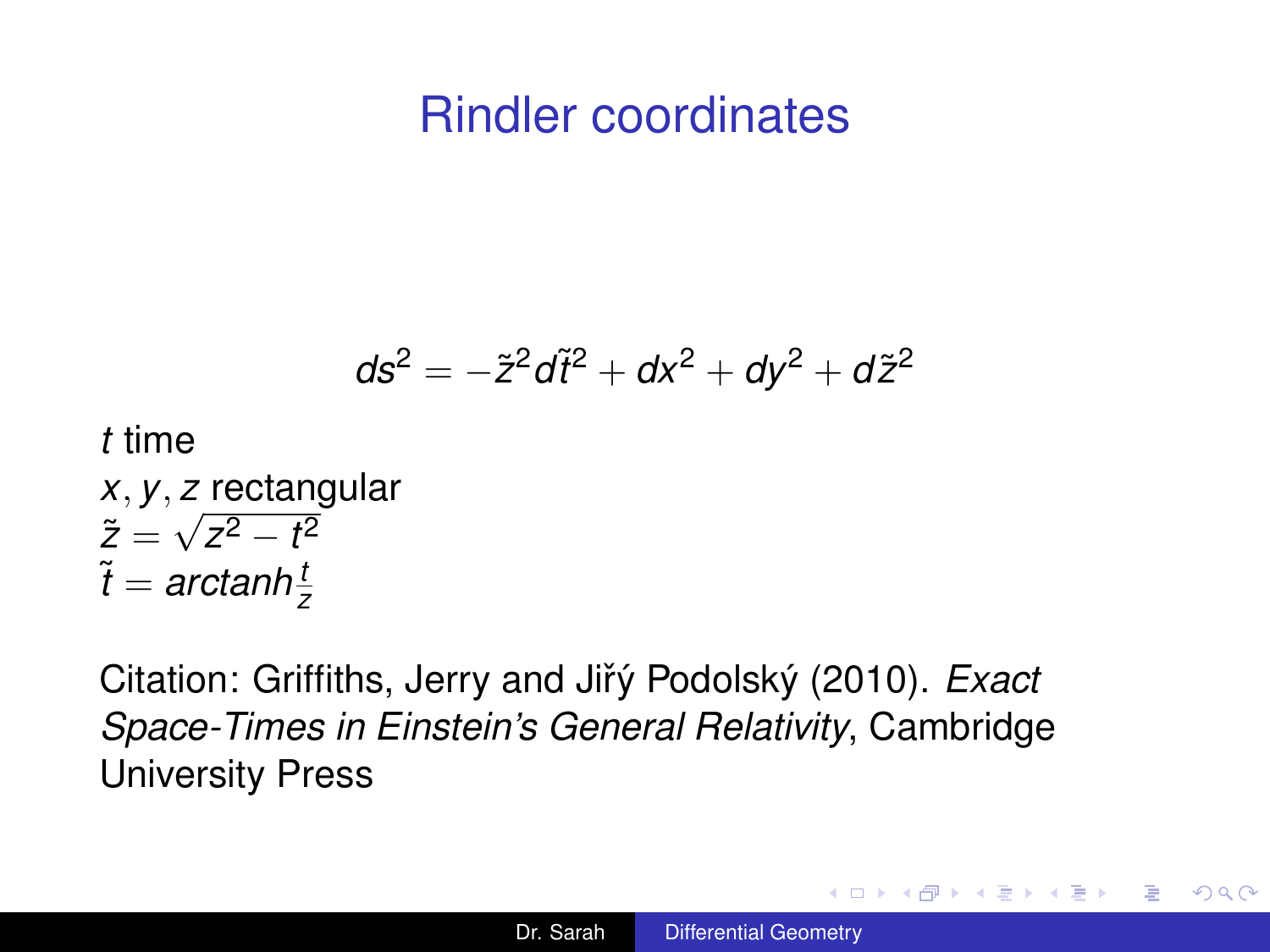## Schwarzschild metric

$$
ds^{2} = (1 - \frac{2m}{r})dt^{2} - (1 - \frac{2m}{r})^{-1}dr^{2} - r^{2}\sigma
$$
  
a mass parameter

*r* is radial *t* is time

 $m$  is

 $\sigma = {\mathsf d} \theta^2 + \sin^2 \theta {\mathsf d} \phi^2$  is on the 2-sphere  ${\mathcal S}^2$ , with  $\theta, \phi$  angular.

#### Citation: Juan Antonio Valiente Kroon (2016). *Conformal Methods in General Relativity*, Cambridge University Press

K 何 ▶ K ヨ ▶ K ヨ ▶

÷.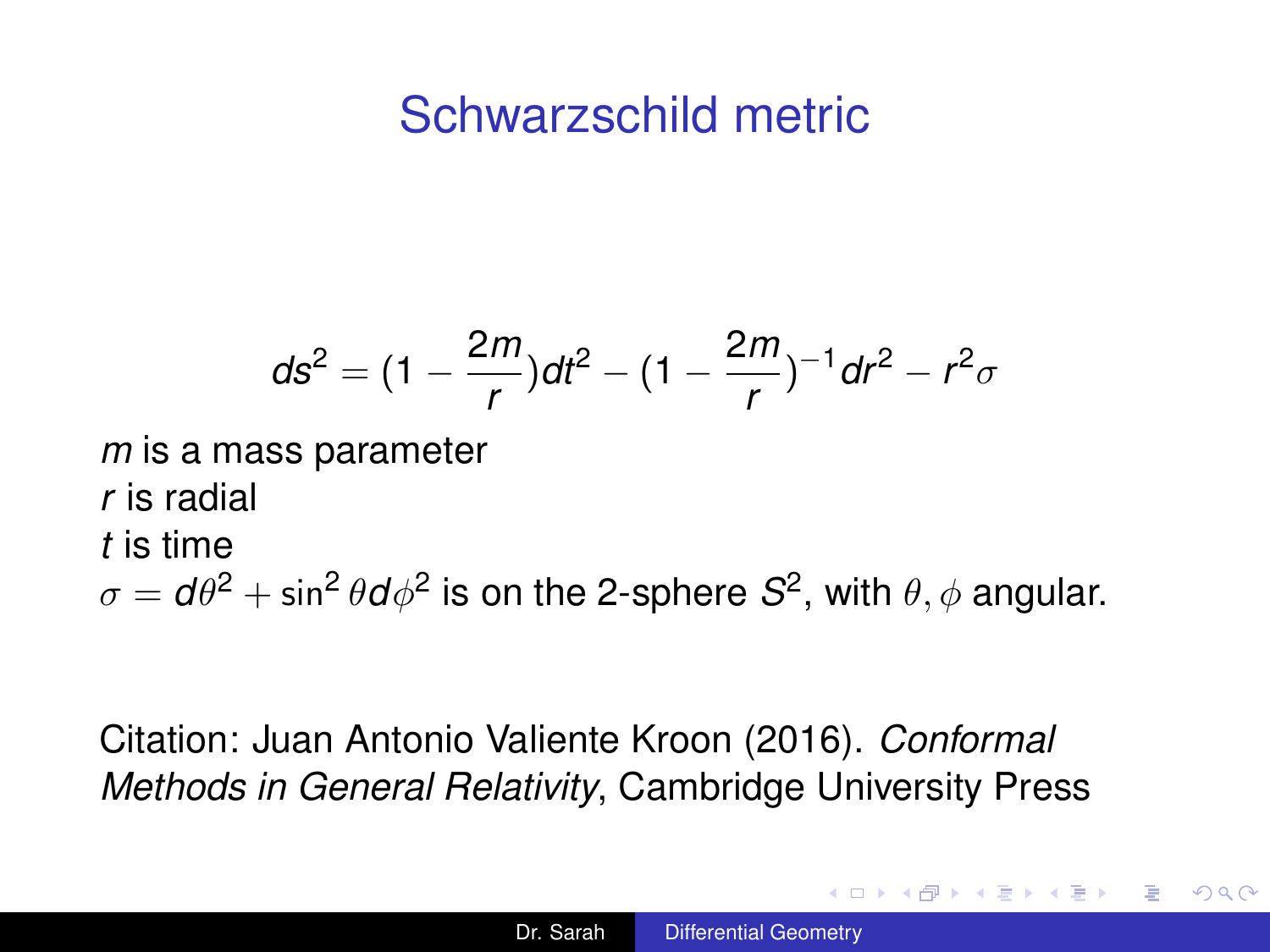# Taub-NUT metric

$$
ds^{2} = -f(r)(dt + 4I\sin^{2}\frac{\theta}{2}d\phi)^{2} + \frac{1}{f(r)}dr^{2} + (r^{2} + l^{2})(d\theta^{2} + \sin^{2}\theta d\phi^{2})
$$

*t* time *r* radial  $\theta, \phi$  angular *m* ≥ 0 constant *l* constant, known as the NUT parameter  $f(r) = \frac{r^2 - 2mr - l^2}{r^2 + l^2}$ *r* <sup>2</sup>+*l* 2

Citation: Griffiths, Jerry and Jiřý Podolský (2010). Exact *Space-Times in Einstein's General Relativity*, Cambridge University Press  $\left\{ \left\vert \left\{ \mathbf{P}\right\} \right\vert \times \left\{ \left\vert \mathbf{P}\right\vert \right\} \right\}$  and  $\left\{ \left\vert \mathbf{P}\right\vert \right\}$ 

÷.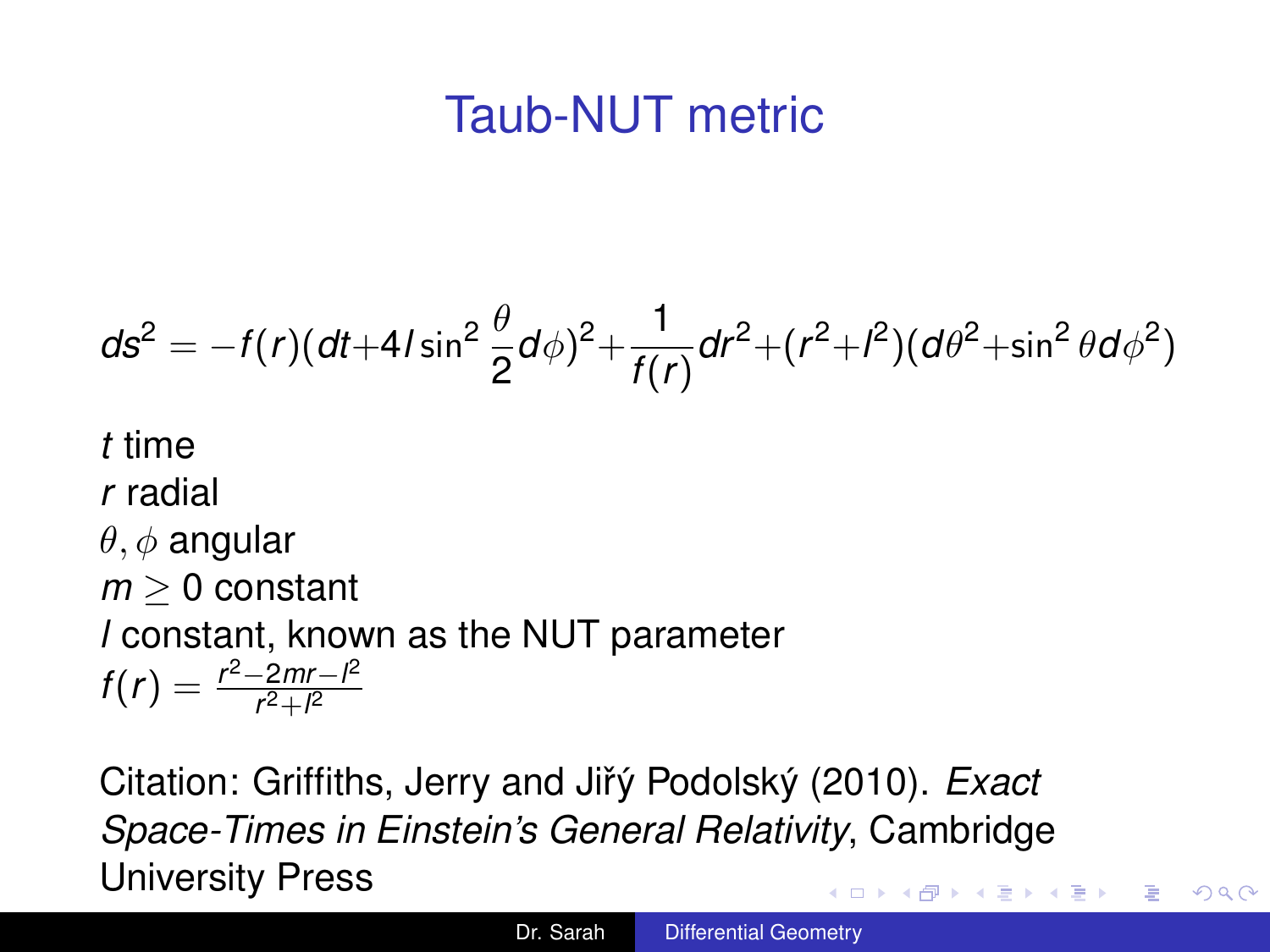## Weyl-Lewis-Papapetrou coordinates

$$
ds^2 = e^{2\psi}(dt - \omega d\phi)^2 - e^{2(\gamma - \psi)}(d\rho^2 + dz^2) - \rho^2 e^{-2\psi} d\phi^2
$$

- *t* time
- $\phi$  angular
- $\rho$  radial
- *z* rectangular
- $\omega$  angular velocity, a function of  $\rho$
- $\gamma, \psi$  functions of  $\rho$

Citation: M. Sharif (2007). "Energy-Momentum Distribution of the Weyl-Lewis-Papapetrou and the Levi-Civita Metrics" *Brazilian Journal of Physics*

**K ロ ▶ K 何 ▶ K ヨ ▶ K ヨ ▶** 

噴く  $2Q$